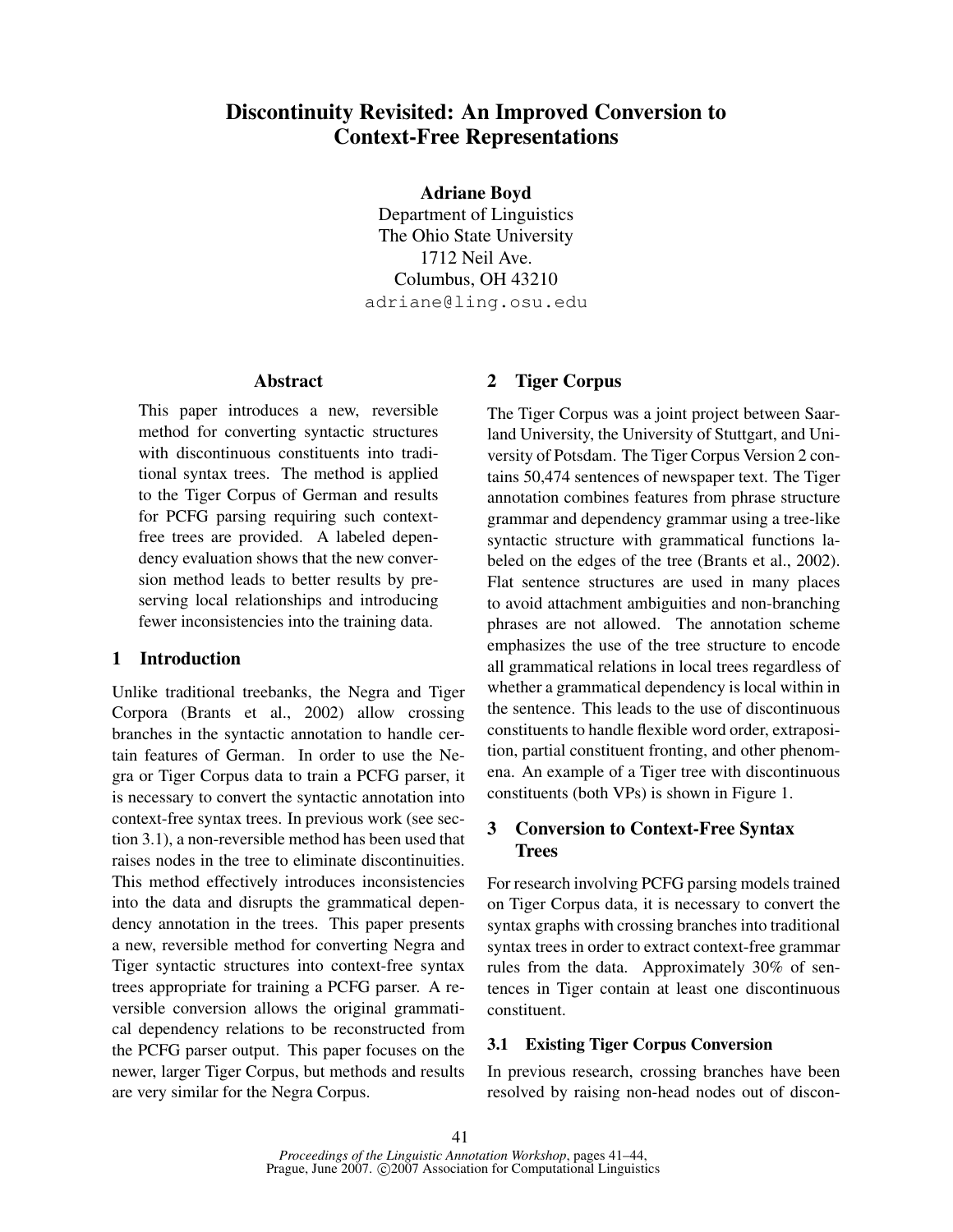

Figure 1: Discontinuous Tiger tree

tinuous constituents until no more branches cross. The converted sentence from Figure 1 is shown in Figure 2. In any sentence, multiple nodes could each be raised one or more times, so it is difficult to automatically reconstruct the original sentence. Previous work on PCFG parsing using Negra or Tiger has either used the provided Penn Treebankstyle versions of the corpora included with Negra and Tiger Version 1 (Dubey and Keller, 2003; Dubey, 2004) or used a program provided with the Negra/Tiger *Annotate* software (Plaehn and Brants, 2000) which performs the raising algorithm (Kübler,  $2005$ ; Kübler et al.,  $2006$ ). This conversion will be referred to as the "raising method".

#### 3.2 A New Approach to Eliminating **Discontinuities**

The raising method has the advantages of preserving the number of nodes in the tree, but it is not easily reversible and disrupts local trees. Raising non-head nodes is not an ideal way of eliminating discontinuities because it does not preserve the relationship between a head and a dependent that is represented in a local tree in the Tiger annotation. After raising one or more nodes in 30% of the sentences in the corpus, local trees are no longer consistent across the treebank. Some VPs may contain all their objects while others do not. For example, in Figure 2 the PP object *Mit dem Bau* is no longer in the local tree with its head *begonnen*. The PCFG has lessened chance of capturing generalizations from the resulting inconsistent training data.

Preferable to the raising method is a conversion that is reversible and that preserves local trees as



Figure 2: Result of conversion by raising



Figure 3: Result of conversion by splitting

much as possible. The new approach to the conversion involves splitting discontinuous nodes into smaller "partial nodes". Each subset of the original children with a continuous terminal yield becomes a partial node. In this way, it is possible to remove crossing branches while preserving the parent relationships from the original tree. Because partial nodes retain their original parents, the reverse conversion is greatly simplified.

In order to make the conversion easily reversible, the partial nodes need to be marked in some way so that they can be identified in the reverse conversion. A simple method is to use a single mark (\*) on all partial nodes.<sup>1</sup> For example, a discontinuous VP with the children NN-OA (noun acc. obj.) and VVINF-HD (infinitive) would be converted into a VP\* with an NN-OA child and a VP\* with a VVINF-HD child. The method of creating partial nodes with a single mark will be called the "splitting method". It is completely reversible unless there are two discontinuous sisters with the same label. While it is not unusual for a Tiger tree to have multiple dis-

<sup>&</sup>lt;sup>1</sup>This approach was inspired by Joakim Nivre's paper *Pseudo-Projective Dependency Parsing* (Nivre, 2005), in which non-projective dependency structures are converted to easier-toparse projective dependency structures in a way that limits the number of new labels introduced, but is mostly reconstructible.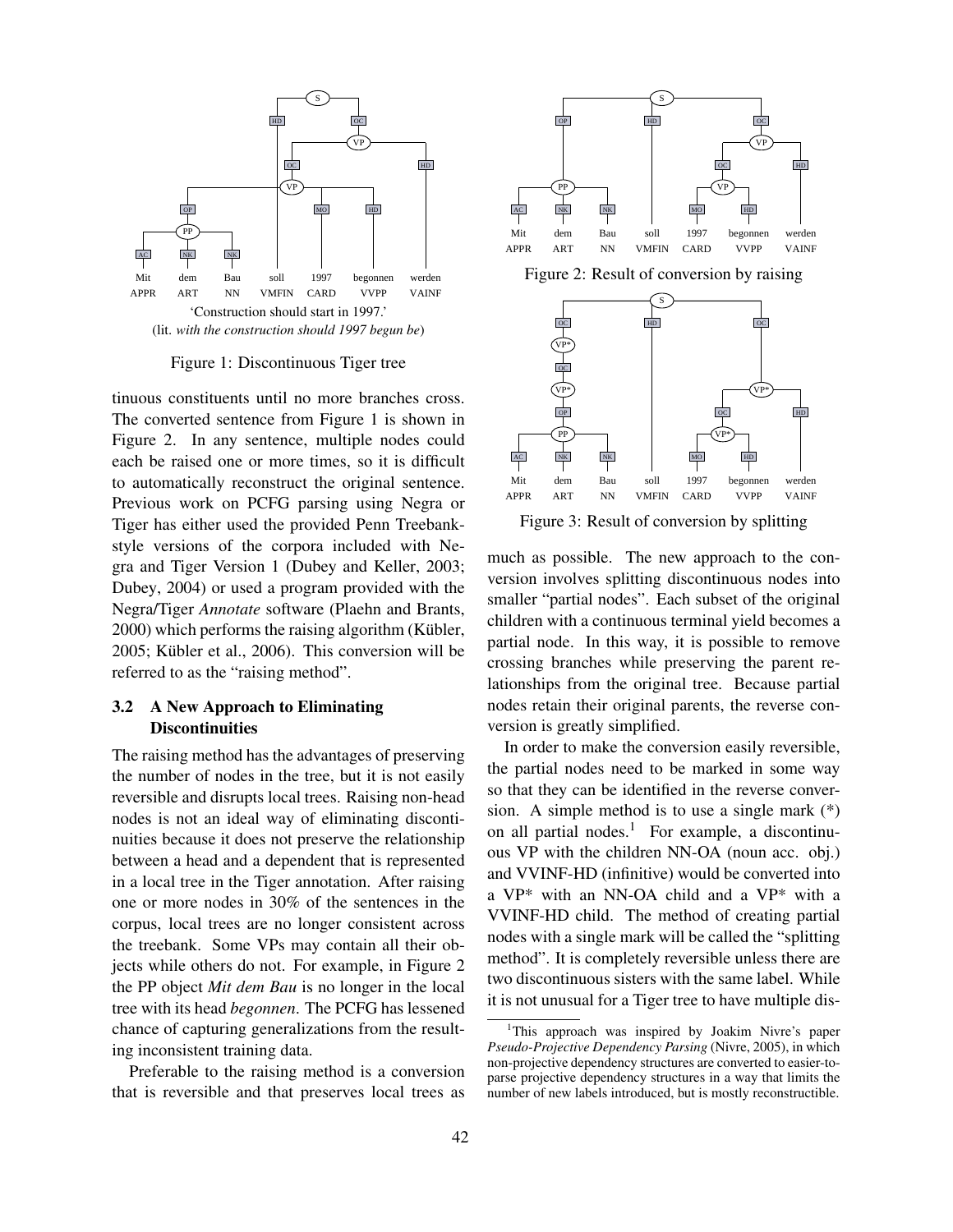continuous nodes with same label (as in Figure 1), two nodes with the same label are never sisters so the conversion is reversible for all sentences. Each tree is converted with the following algorithm, which is a postorder traversal that starts at the root node of the tree. The postorder traversal guarantees that every child of a node is continuous before the node itself is evaluated, so splitting the node under consideration into partial nodes will resolve the discontinuity.

SPLIT-DISC-NODES(Node) for each Child of Node SPLIT-DISC-NODES(Child) if *Node's* terminal yield is discontinuous  $Children :=$  immediate children of *Node*  $Contexts := divide Children$  into subsets with continuous terminal yields for each *ChildSubset* in *ContSets*  $PNode := new node$  $PNode's$  label :=  $Node's$  label with mark (\*)  $PNode's$  parent :=  $Node's$  parent for each Child in ChildSubset Child's parent :=  $PNode$ remove Node from tree

The splitting conversion of the sentence from Figure 1 can be seen in Figure 3. To convert the split version back to the original version, the tree is examined top-down, rejoining any marked sister nodes with the same label.

# 4 Results

All parsing was performed using the unlexicalized parsing model from the left corner parser LoPar Schmid (2000). The input data was labeled with perfect tags from the corpus to prevent errors in tagging from affecting the parsing results.

#### 4.1 Data Preparation

For the following experiments, the Tiger Corpus Version 2 was divided into training, development, and testing sections. Following the data split from Dubey (2004), 90% of the corpus was used as training data, 5% as development data, and 5% as test data. In preprocessing, all punctuation was removed because it is not attached within the sentence. 6.5% of sentences are excluded because they contain no annotation beyond the word level or because they

contain multiple root nodes. After preprocessing, there are 42,612 sentences in the training set. For evaluation, only sentences with 40 words or fewer are used, leaving 2,312 test sentences. The raised version is created using the *Annotate* software and the split version is created using the method described in section 3.2. For the split version, partial nodes are rejoined before evaluation.

In the Penn Treebank-style versions of the corpus appropriate for training a PCFG parser, each edge label has been joined with the phrase or POS label on the phrase or word immediately below it. Because of this, the edge labels for single-word arguments (e.g., pronoun subjects) are attached to the POS tag of the word, which provides the parser with the perfect grammatical function label when perfect lexical tags are provided. This amounts to providing the perfect grammatical function labels for approximately onethird of arguments in Tiger, so to avoid this problem, non-branching phrase nodes are introduced for single-word arguments. Phrase nodes are introduced above all single-word subjects, accusative objects, dative objects, and genitive objects. The category of the inserted phrase depends on the POS tag on the word (NP, VP, or AP as appropriate).

# 4.2 Experiment 1: Reversibility of Splitting Conversion

All sentences in the test set were converted into syntax trees by splitting discontinuous nodes according to the algorithm in section 3.2. All 2,312 sentences in the test set can be converted back to their original versions with no errors. The most frequently split nodes are VP ( $\sim$ 55%) and NP ( $\sim$ 20%).

### 4.3 Experiment 2: Labeled Dependency Evaluation

A labeled dependency evaluation is chosen instead of a typical PARSEVAL evaluation for two reasons: 1) PARSEVAL is unable to evaluate trees with discontinuous constituents; 2) a bracketing evaluation examines all types of brackets in the sentence and may not reflect how accurately significant grammatical dependencies have been identified.

It is useful to look at an evaluation on grammatical functions that are important for determining the functor-argument structure of the sentence. In this evaluation, subjects, accusative objects, prepo-